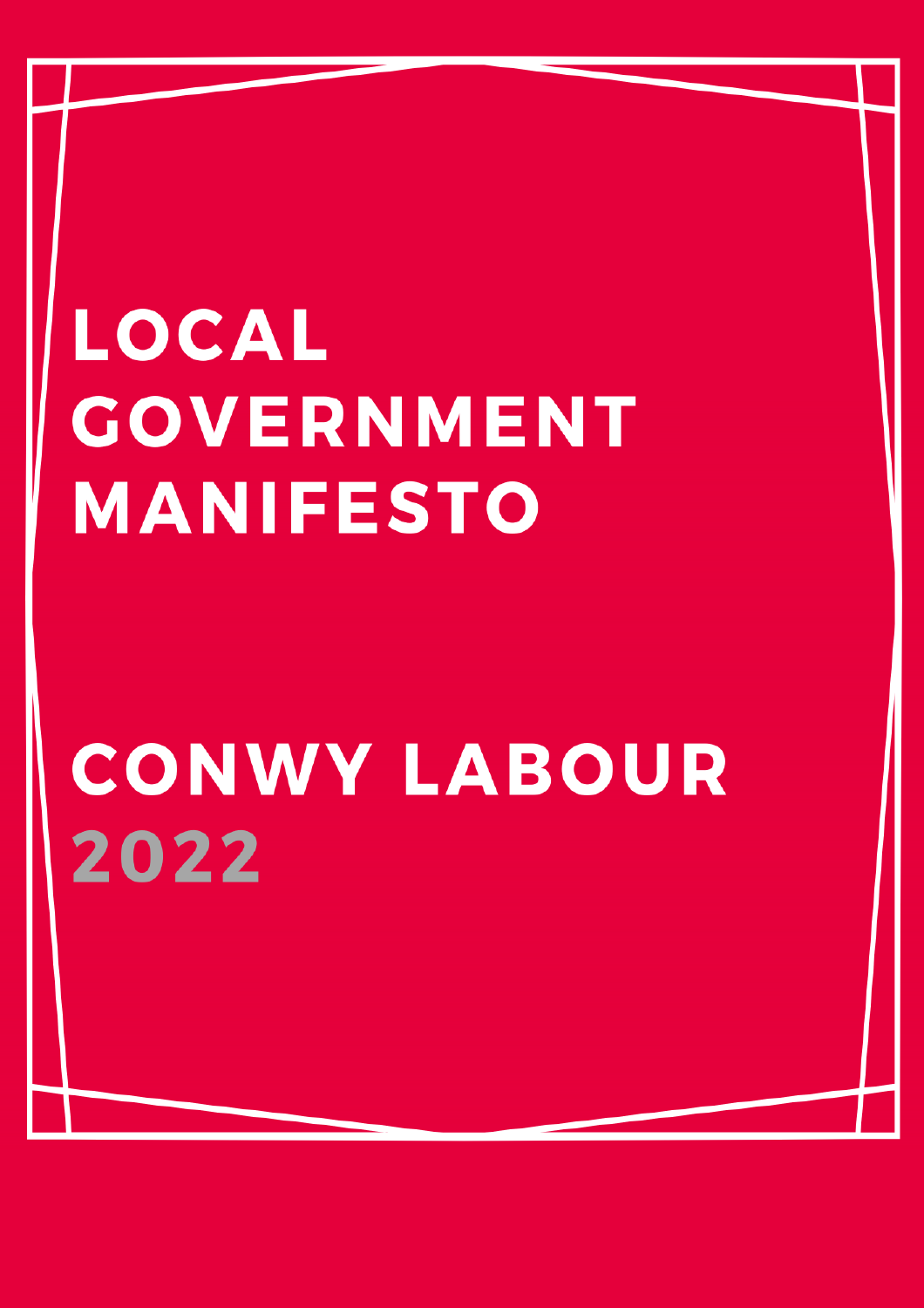## **A message from Conwy Labour Party**

During the COVID-19 pandemic, many residents in Conwy have been on the front line delivering essential services. Whether it's care workers, refuse collectors, teaching professionals, supermarket workers, NHS staff or many other essential services, people in Conwy have done their bit during an incredibly difficult period to keep the County going. As a Labour party, we want to thank them for their tireless effort.

Whilst things have been difficult during the pandemic we want to move forwards ensuring the people of Conwy are protected from what is to come. We know the cost of living is increasing and we want to ensure that Conwy is ready to face the upcoming challenges. Many residents have told us they are worried about utility bills rising, food costs, the upcoming increase in national insurance. Labour wants Conwy to be a county where no one is left behind or left out. We want a county where we care about our community, our environment, where we focus on improving the lives of local people, reducing poverty and deprivation and where we keep council tax low.

### **To do this our key focuses are:**

- $\checkmark$  Tackle loneliness, isolation, health and well-being
- $\checkmark$  Put the environment top of the agenda
- $\checkmark$  Ensure education and training is for all ages
- $\checkmark$  Build council houses for local people
- $\checkmark$  Improve parks, beaches and playgrounds, including more public toilets

We also pledge that in wards where you elect Labour Councillors we will deliver regular updates to keep you informed on council decisions. Labour Councillors will also be ensuring that all decisions made by Conwy Council take more consideration to the Wellbeing of Future Generations Act (2015).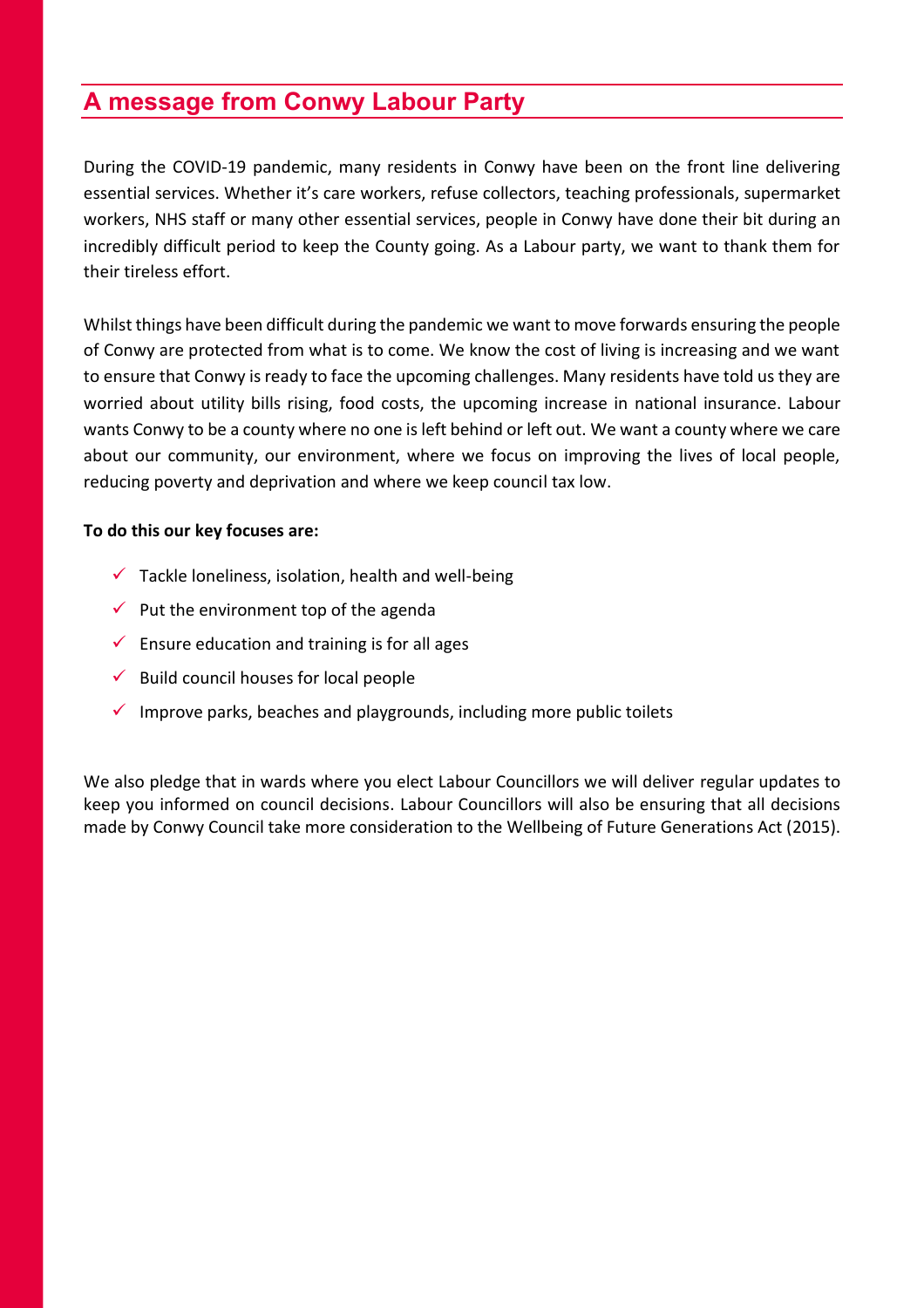## **Housing**

We believe having somewhere to call home should be a human right. People's physical surroundings have a huge effect upon their lives. Labour will continue to improve the standard of the homes in which local people live. We want our residents to live in accommodation that supports their positive health and well-being.

### **To do this we will:**

- $\checkmark$  Build council houses.
- $\checkmark$  Lobby Welsh Government to ensure change of use planning permission is required before residential houses can become holiday lets.
- $\checkmark$  Strengthen our homelessness prevention services.
- $\checkmark$  Bring empty homes back into use and where that is impractical demolish and rebuild.
- $\checkmark$  Prioritise the redevelopment of brownfield sites and limit new development on greenfield sites.
- $\checkmark$  Work with Welsh Government to tackle rising rental costs.
- $\checkmark$  Ensure every building development meets the needs of local people including prioritising truly affordable homes in line with the average local wage.

### **Environment**

How society responds to climate change and the Net Zero challenge is the biggest question of our time. Labour will drive forward commitments to cut greenhouse emissions to net zero and in doing so play our part in capping global heating to mitigate the worst effects of climate change.

#### **To do this we will:**

- $\checkmark$  Create a flood action taskforce to tackle the effects of flooding in Conwy once and for all.
- $\checkmark$  Ensuring all council owned carparks are fitted with Electric Vehicle charging points.
- $\checkmark$  Strengthen Council planning rules to ensure that developments meet Environmental ambitions including new houses being built with green technology (eg. Heat pumps, solar panels).
- $\checkmark$  Support development of a North Wales tidal lagoon and other renewable energy projects.
- $\checkmark$  Support and encourage communities to develop their own renewable energy projects.
- $\checkmark$  Arrange for a skip and recycling day once a year in each ward.
- $\checkmark$  Launch the 'pink poo' campaign to help tackle dog fouling.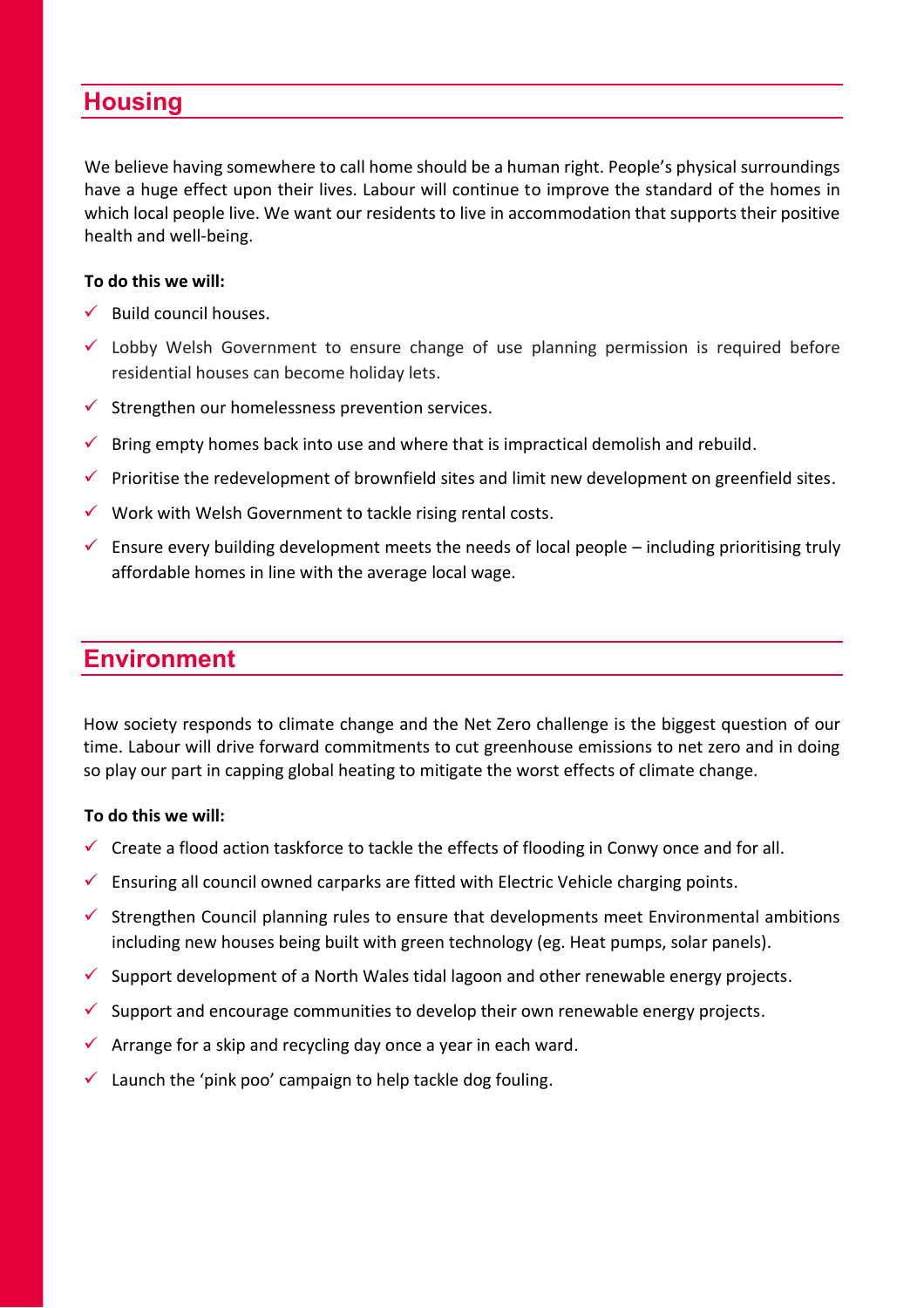## **Economy and Transport**

The creation of sustainable jobs is key to the success of Conwy's future and ensuring a strong postcovid recovery. Labour will encourage new ideas and will work proactively with the public sector, businesses, colleges and social enterprise to build economic capacity, increase year-round employment and create career opportunities for future generations. Labour understands the need for excellent quality public services and recognises the public sector is best placed to provide that.

#### **To do this we will:**

- $\checkmark$  Ensure that Conwy Council and all organisations funded by the council pay the real living wage
- $\checkmark$  Ensure that companies awarded public sector contracts support the creation of local apprenticeships and provides jobs for local people.
- $\checkmark$  Hold a jobs and prosperity summit, bringing together the local business community.
- $\checkmark$  Introduce a Town Centre Recovery Action Plan, aimed at supporting centres across the county to bounce back from the covid pandemic.
- $\checkmark$  Hold a consultation on local business rates to ensure small local businesses have the necessary support they need post covid.
- $\checkmark$  Use Conwy's green areas to increase tourism by working to achieve more green flags of excellence for our parks.
- $\checkmark$  Work with travel providers to devise a scheme aimed at free travel for carers.
- $\checkmark$  Ensure the voices of Conwy residents are heard by the North Wales transport commission.

## **Health and Wellbeing**

Labour is proud of our tolerant and inclusive society. We celebrate diversity within our communities, and we will work to tackle isolation and ensure that we meet the needs of the vulnerable in our community, the elderly, those with disabilities, mental illness and vulnerable children. We are determined to root out discrimination and to promote social inclusion in all that we do. Through our libraries, leisure centres, theatres and open spaces we will support a range of activities to prevent ill health and promote healthy choices and lifestyles.

#### **To do this we will:**

- $\checkmark$  Strengthen partnership working between Health and Social Care services.
- $\checkmark$  Work towards the implementation of the Ethical Care Charter.
- $\checkmark$  Ensure our older residents are supported to remain in their own home.
- $\checkmark$  Recognises the need for quicker access to mental health services and work with providers to deliver preventative care.
- $\checkmark$  Promote activities that contribute to well-being.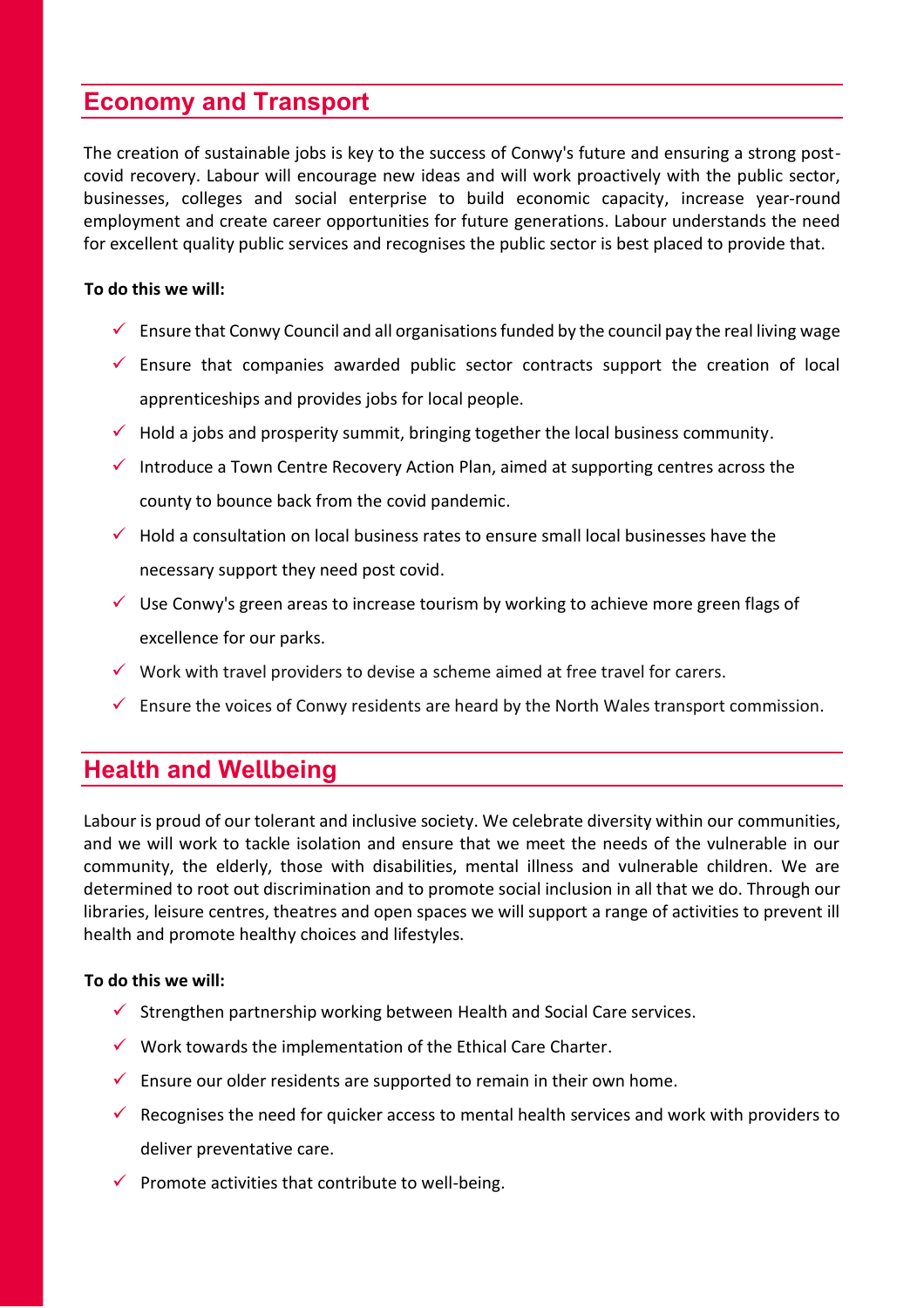## **Education and training**

We are proud that Wales is the first nation to introduce a new curriculum of its kind and we're excited to work with schools to listen to their thoughts as we transition to the new curriculum in September.

Education and training should be available and accessible for people of all ages, and we applaud Welsh Government's commitment to this. Labour will do all it can to ensure that training, education and support is available to anyone who wants it.

#### **To do this we will:**

- $\checkmark$  Double the annual target for the number of apprenticeships provided / facilitated by Conwy Council and promote Welsh Government's new apprenticeship scheme.
- $\checkmark$  Deliver a better deal on childcare to support parents and remove barriers to work or training.
- $\checkmark$  Promote re-training and re-skilling programmes, helping people develop the new skills that they will need to do the jobs of the future.
- $\checkmark$  Hold a 'listening project' to hear how parents and schools have found the new curriculum at 6 and 12 months in.
- $\checkmark$  Support schools in ensuring there is adequate funding to pay Teaching Assistants for the job levels they are needed for.

## **Heritage, culture and Leisure**

We will celebrate our heritage, culture and creativity to improve well-being and maximise economic growth. We will develop Leisure, Arts, Culture and Creative Industries to support the regeneration of our communities. To make a real difference we will use our libraries, theatres leisure centres and open spaces to engage, renew and connect with our communities. Agriculture, Tourism, Retail, Leisure, Green Technology, Creative Industries and our unique environment will all have a role to play as together we will develop an exciting future promoting health lifestyles and protecting our rich heritage.

#### **To do this we will:**

- $\checkmark$  Ensure parks, beaches and playgrounds have disabled access and upgrade play park equipment to ensure it's safe for all children.
- $\checkmark$  Develop creative hubs in our communities, supporting local talent
- $\checkmark$  Improved Accessibility to Leisure.
- $\checkmark$  Provide more public toilets for residents and visitors.
- $\checkmark$  Fund more activities for all children, in community centres and leisure centres.